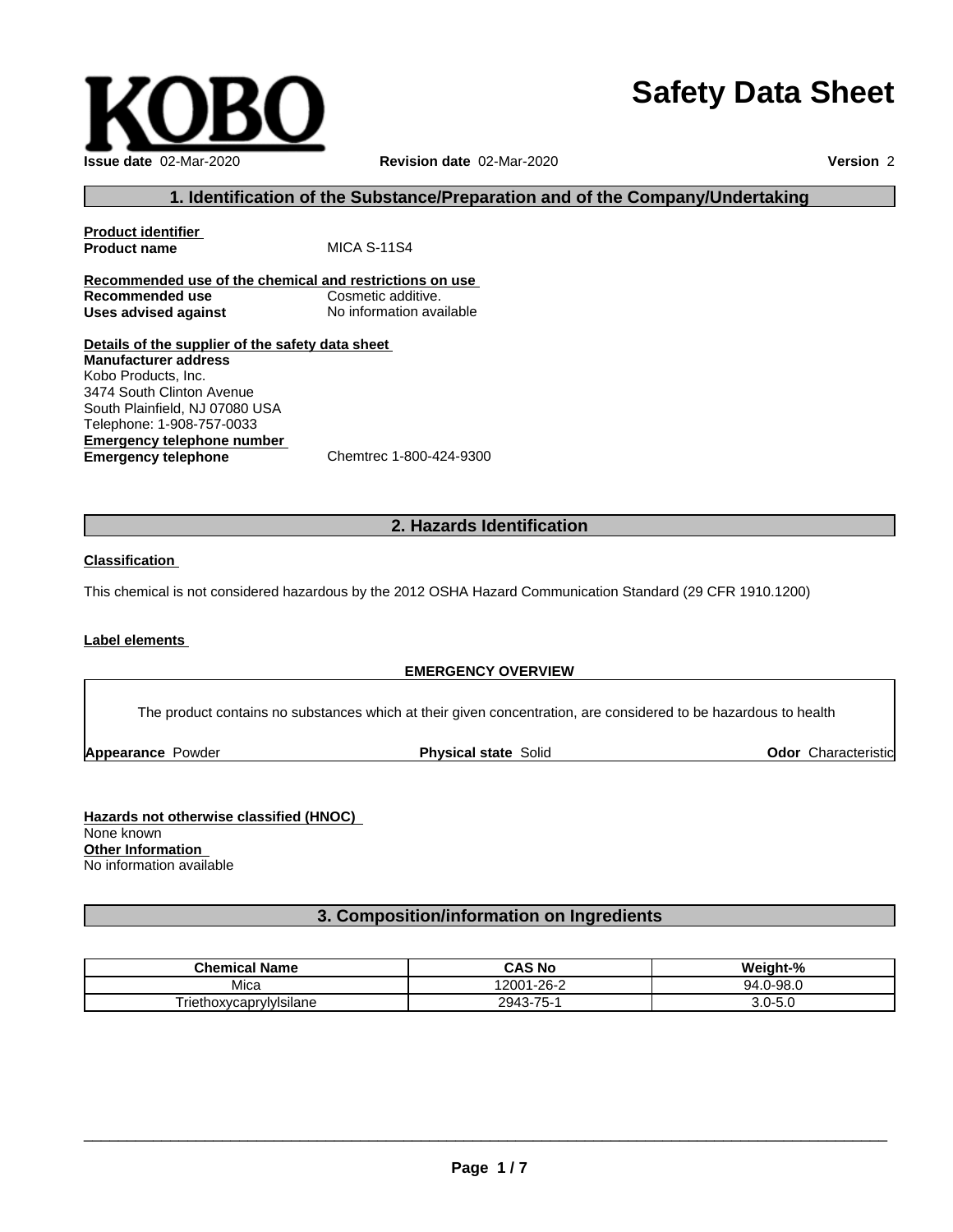### **4. First aid measures**

| <b>General advice</b>                                                      | If symptoms persist, call a physician.                                                                                             |  |
|----------------------------------------------------------------------------|------------------------------------------------------------------------------------------------------------------------------------|--|
| Eye contact                                                                | Rinse immediately with plenty of water, also under the eyelids, for at least 15 minutes. If<br>symptoms persist, call a physician. |  |
| <b>Skin contact</b>                                                        | Wash off immediately with soap and plenty of water while removing all contaminated<br>clothes and shoes.                           |  |
| <b>Inhalation</b>                                                          | Remove to fresh air. If breathing is irregular or stopped, administer artificial respiration.                                      |  |
| <b>Ingestion</b>                                                           | If swallowed, do not induce vomiting: seek medical advice immediately and show this<br>container or label.                         |  |
| Self-protection of the first aider                                         | Use personal protective equipment as required.                                                                                     |  |
| Most important symptoms and effects, both acute and delayed                |                                                                                                                                    |  |
| <b>Symptoms</b>                                                            | No known effects under normal use conditions.                                                                                      |  |
| Indication of any immediate medical attention and special treatment needed |                                                                                                                                    |  |
| Note to physicians                                                         | Effects of exposure (inhalation, ingestion or skin contact) to substance may be delayed.                                           |  |

# **5. Fire-fighting measures**

### **Suitable extinguishing media**

Use extinguishing measures that are appropriate to local circumstances and the surrounding environment.

**Unsuitable extinguishing media** No information available.

### **Specific hazards arising from the chemical**

None in particular.

**Explosion data Sensitivity to mechanical impact None.**<br>**Sensitivity to static discharge** None. **Sensitivity to static discharge** 

### **Protective equipment and precautions for firefighters**

Use personal protective equipment as required.

### **6. Accidental release measures**

### **Personal precautions, protective equipment and emergency procedures**

| <b>Personal precautions</b>                          | Use personal protective equipment as required. Avoid contact with eyes and skin. Wash<br>thoroughly after handling. |  |
|------------------------------------------------------|---------------------------------------------------------------------------------------------------------------------|--|
| For emergency responders                             | Use personal protective equipment as required.                                                                      |  |
| <b>Environmental precautions</b>                     | Collect spillage. Do not allow into any sewer, on the ground or into any body of water.                             |  |
| Methods and material for containment and cleaning up |                                                                                                                     |  |
| <b>Methods for containment</b>                       | Prevent further leakage or spillage if safe to do so.                                                               |  |
| Methods for cleaning up                              | Avoid creating dust. Sweep up and shovel into suitable containers for disposal.                                     |  |
| Prevention of secondary hazards                      | Clean contaminated objects and areas thoroughly observing environmental regulations.                                |  |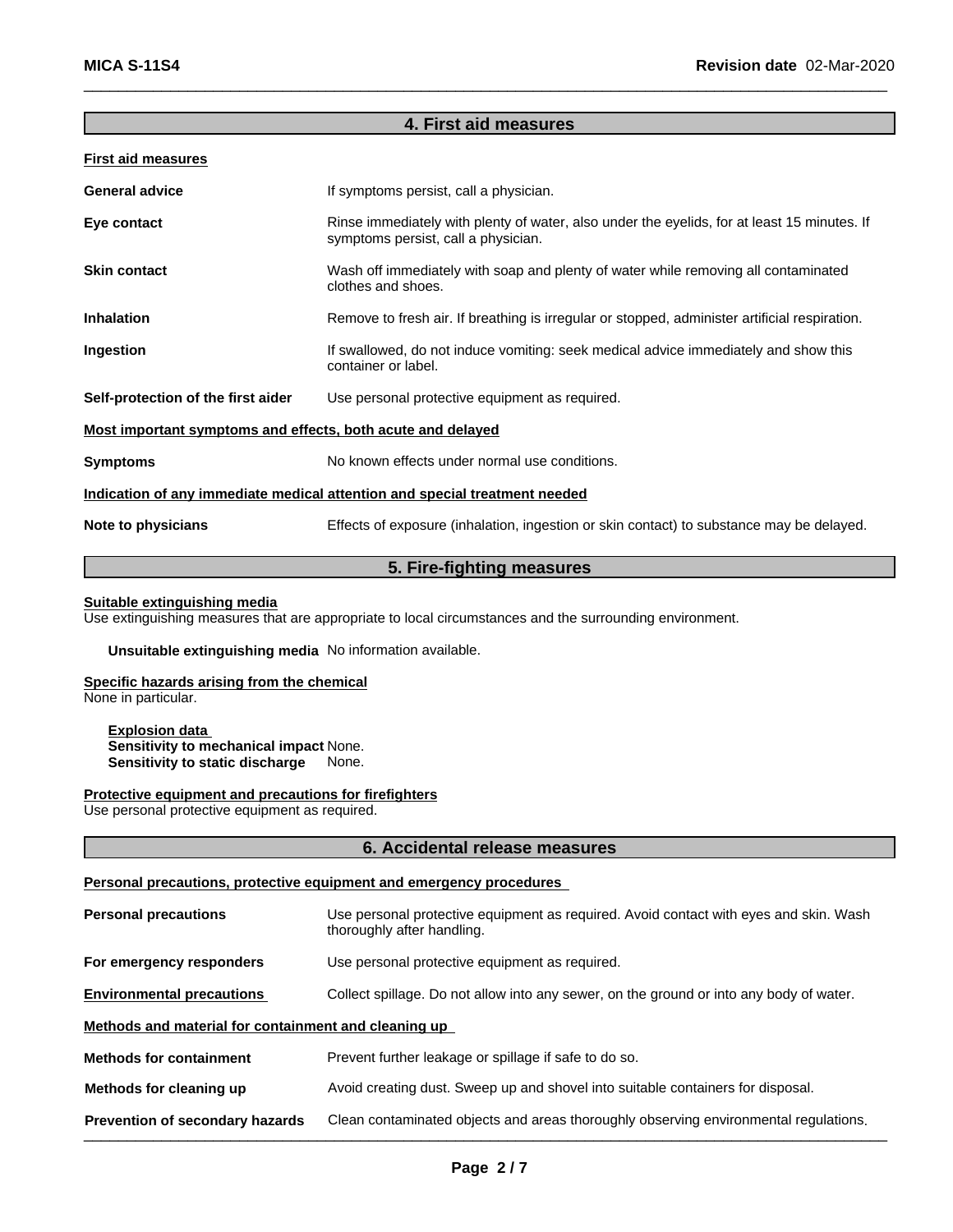|                                                              | 7. Handling and Storage                                                                                                |  |  |
|--------------------------------------------------------------|------------------------------------------------------------------------------------------------------------------------|--|--|
| <b>Precautions for safe handling</b>                         |                                                                                                                        |  |  |
| Advice on safe handling                                      | Use only in well-ventilated areas. Avoid contact with skin and eyes. Use personal protective<br>equipment as required. |  |  |
| Conditions for safe storage, including any incompatibilities |                                                                                                                        |  |  |
| <b>Storage conditions</b>                                    | Keep container tightly closed in a dry and well-ventilated place. Store at ambient conditions.                         |  |  |
| Incompatible materials                                       | Strong oxidizing agents. Strong acids.                                                                                 |  |  |
|                                                              |                                                                                                                        |  |  |

### **8. Exposure Controls/Personal Protection**

### **Control parameters**

### **Exposure guidelines** .

| <b>Chemical Name</b> | <b>ACGIH TLV</b>           | <b>OSHA PEL</b> | <b>NIOSH IDLH</b>                               |
|----------------------|----------------------------|-----------------|-------------------------------------------------|
| Mica                 | TWA: 3 ma/mª<br>respirable |                 | IDLH: $1500$ mg/m <sup>3</sup>                  |
|                      |                            |                 | : 3 mg/m <sup>3</sup> containing $<$ 1%<br>TWA. |
|                      |                            |                 | respirable dust<br>Quartz                       |

### **Appropriate engineering controls**

**Engineering controls** Ensure adequate ventilation, especially in confined areas. **Individual protection measures, such as personal protective equipment Eye/face protection** Wear safety glasses with side shields (or goggles). **Skin and body protection** Wear protective gloves and protective clothing. **Respiratory protection** In case of insufficient ventilation, wear suitable respiratory equipment. **General hygiene considerations** Handle in accordance with good industrial hygiene and safety practice. Wash contaminated clothing before reuse

# . **9. Physical and Chemical Properties**

### **Information on basic physical and chemical properties**

| Values<br><b>Remarks</b> •<br><b>Property</b><br>No information available<br>рH<br>Melting point / freezing point<br>No information available<br>No information available<br>Boiling point / boiling range<br>No information available<br><b>Flash point</b><br><b>Evaporation rate</b><br>No information available<br>No information available<br>Flammability (solid, gas)<br>Flammability limit in air<br>No information available<br>Upper flammability limit<br>No information available<br>Lower flammability limit | <b>Physical state</b><br>Appearance<br>Color | Solid<br>Powder<br>White | Odor<br><b>Odor threshold</b> | Characteristic<br>No information available |
|---------------------------------------------------------------------------------------------------------------------------------------------------------------------------------------------------------------------------------------------------------------------------------------------------------------------------------------------------------------------------------------------------------------------------------------------------------------------------------------------------------------------------|----------------------------------------------|--------------------------|-------------------------------|--------------------------------------------|
|                                                                                                                                                                                                                                                                                                                                                                                                                                                                                                                           |                                              |                          |                               |                                            |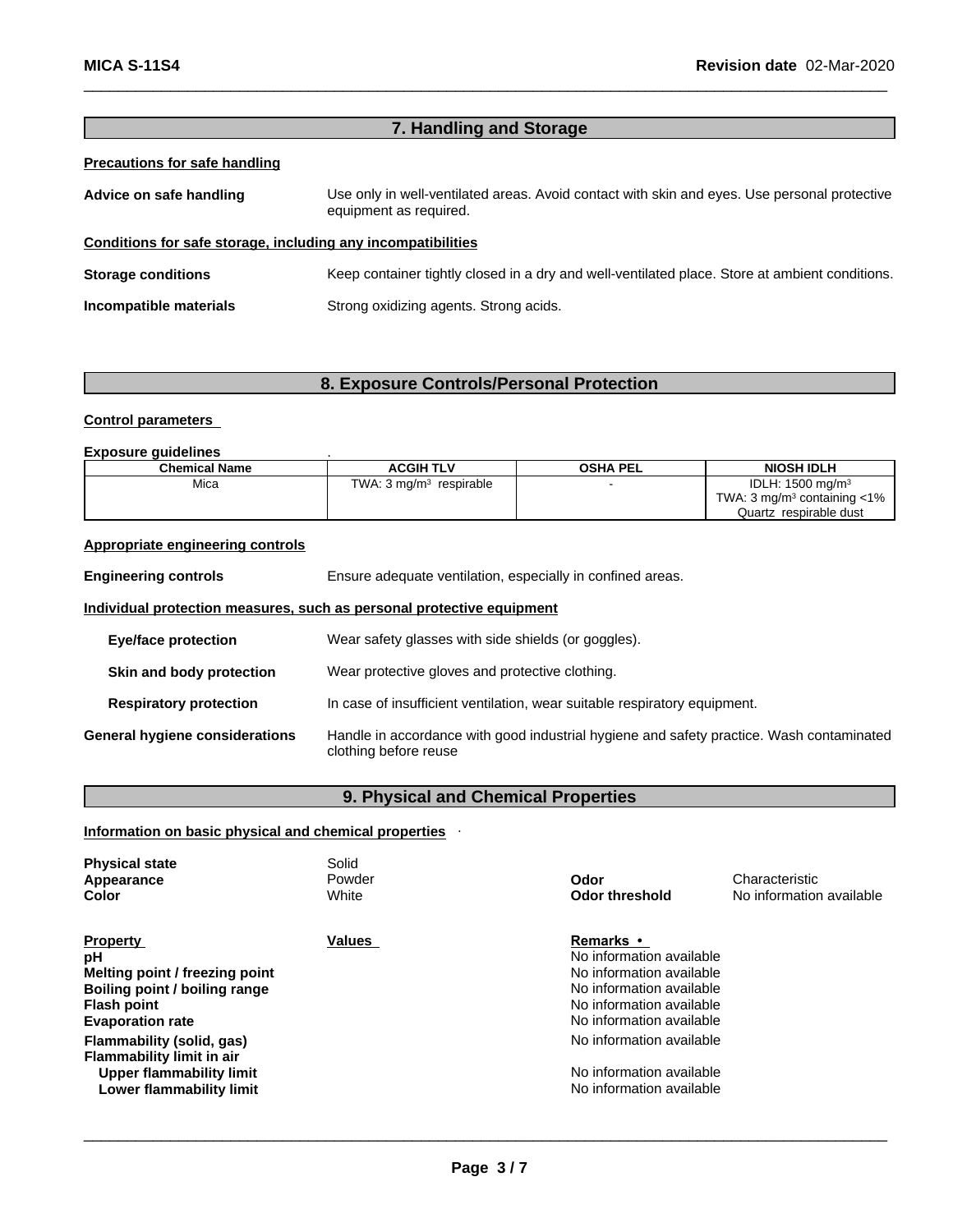| Vapor pressure                   |
|----------------------------------|
| Vapor density                    |
| <b>Specific gravity</b>          |
| <b>Water solubility</b>          |
| Solubility in other solvents     |
| <b>Partition coefficient</b>     |
| <b>Autoignition temperature</b>  |
| <b>Decomposition temperature</b> |
| <b>Kinematic viscosity</b>       |
| <b>Dynamic viscosity</b>         |
| <b>Explosive properties</b>      |
| <b>Oxidizing properties</b>      |
|                                  |

### **Other Information**

**Softening point** No information available **Molecular weight** No information available **VOC** content (%) No information available **Density Density Density Bulk density Research American** No information available

**Insoluble in water** 

**No information available No information available Specific gravity** No information available

**No information available No information available No information available No information available Kinematic viscosity** No information available **Dynamic viscosity** No information available **Explosive properties** No information available **Oxidizing properties** No information available

**No information available** 

**10. Stability and Reactivity**

### **Reactivity** No data available

### **Chemical stability**

Stable under normal conditions.

# **Possibility of hazardous reactions**

None under normal processing.

**Hazardous polymerization** Hazardous polymerization does not occur.

### **Conditions to avoid** None known.

**Incompatible materials**

Strong oxidizing agents. Strong acids.

### **Hazardous decomposition products**

None under normal use conditions.

### **11. Toxicological Information**

### **Information on likely routes of exposure**

### **Product information**

| <b>Inhalation</b>   | No data available. |
|---------------------|--------------------|
| Eye contact         | No data available. |
| <b>Skin contact</b> | No data available. |
| Ingestion           | No data available. |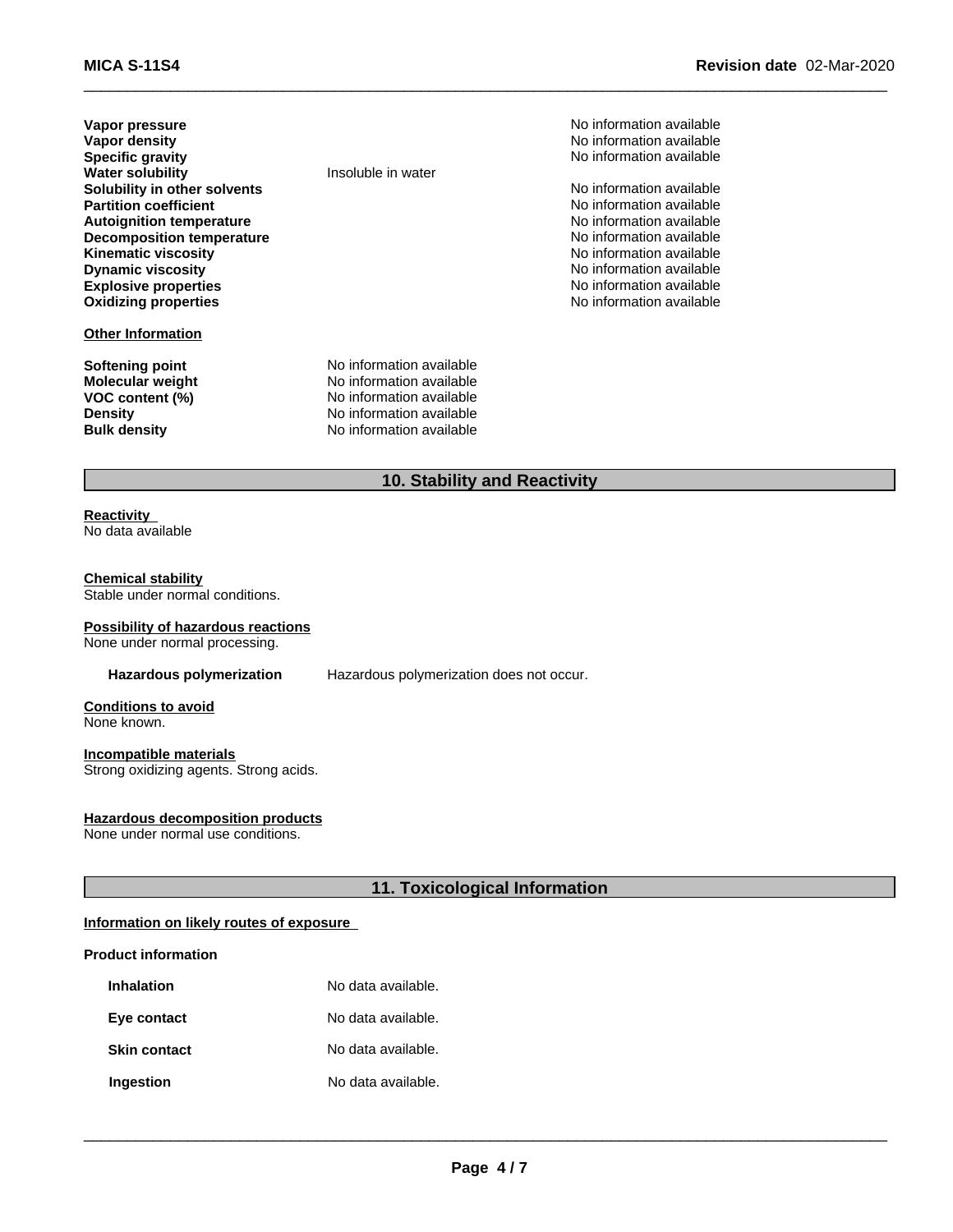### **Component information**

| <b>Chemical</b>                               | <b>_D50</b>                                                                | -D50                                   | LC50  |
|-----------------------------------------------|----------------------------------------------------------------------------|----------------------------------------|-------|
| ∣ Name                                        | Orai.                                                                      | Dermal                                 | таног |
| <b>Triethoxy</b><br>$\sim$<br>/caprvivisiiane | 0.000<br>$\overline{\phantom{a}}$<br>ື້<br>_/kc<br>$\lambda$<br><b>Ral</b> | $-0.5$<br>Rabbit<br>/ko<br>-<br>= ರಿತಿ |       |

### **Information on toxicological effects**

**Symptoms** No information available.

### **Delayed and immediate effects as well as chronic effects from short and long-term exposure**

| <b>Skin corrosion/irritation</b><br>Serious eye damage/eye irritation<br><b>Irritation</b> | May cause slight irritation.<br>No information available.<br>No information available.<br>No information available. |
|--------------------------------------------------------------------------------------------|---------------------------------------------------------------------------------------------------------------------|
| <b>Corrosivity</b><br><b>Sensitization</b>                                                 | No information available.                                                                                           |
| <b>Germ cell mutagenicity</b>                                                              | No information available.                                                                                           |
| Carcinogenicity                                                                            | This product does not contain any carcinogens or potential carcinogens as listed by OSHA,<br>IARC or NTP.           |
| <b>Reproductive toxicity</b>                                                               | No information available.                                                                                           |
| Developmental toxicity                                                                     | No information available.                                                                                           |
| Teratogenicity                                                                             | No information available.                                                                                           |
| <b>STOT - single exposure</b>                                                              | No information available.                                                                                           |
| <b>STOT</b> - repeated exposure                                                            | No information available.                                                                                           |
| <b>Aspiration hazard</b>                                                                   | No information available.                                                                                           |

## **12. Ecological Information**

**Ecotoxicity** 

None known

### **Persistence and degradability** No information available.

**Bioaccumulation** No information available.

**Other adverse effects** No information available

# **13. Disposal Considerations**

| Waste treatment methods   |                                                                                                        |
|---------------------------|--------------------------------------------------------------------------------------------------------|
| <b>Disposal of wastes</b> | Disposal should be in accordance with applicable regional, national and local laws and<br>regulations. |
| Contaminated packaging    | Disposal should be in accordance with applicable regional, national and local laws and<br>regulations. |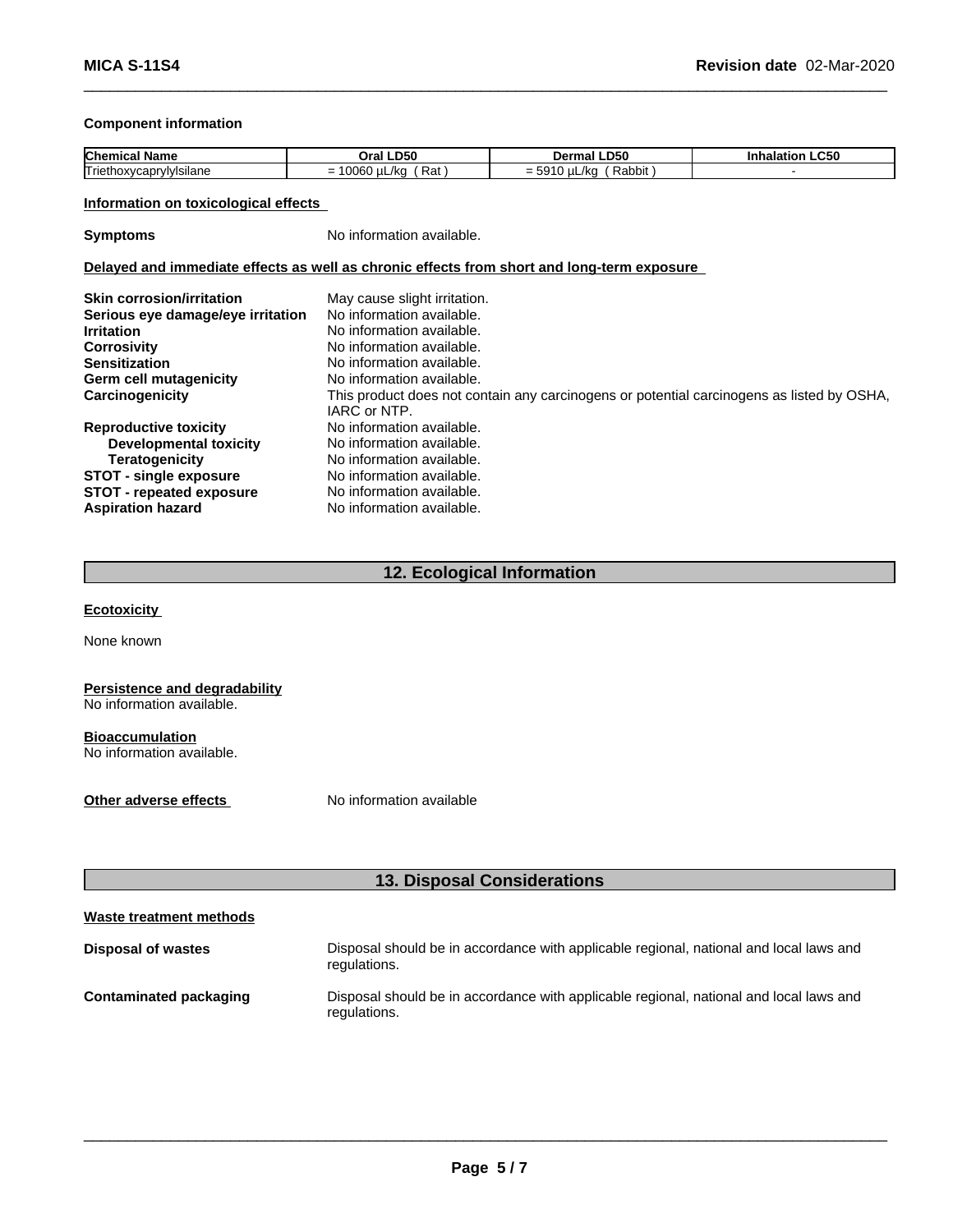|             | <b>14. Transport Information</b> |
|-------------|----------------------------------|
| <b>DOT</b>  | Not regulated                    |
| ICAO (air)  | Not regulated                    |
| <b>IATA</b> | Not regulated                    |
| <b>IMDG</b> | Not regulated                    |
| RID         | Not regulated                    |
| <b>ADR</b>  | Not regulated                    |

### **15. Regulatory information**

| <b>International Inventories</b> |          |  |
|----------------------------------|----------|--|
| TSCA                             | Complies |  |
| <b>DSL/NDSL</b>                  | Complies |  |
| <b>EINECS/ELINCS</b>             | Complies |  |
| <b>ENCS</b>                      | Complies |  |
| <b>IECSC</b>                     | Complies |  |
| <b>KECL</b>                      | Complies |  |
| <b>PICCS</b>                     | Complies |  |
| <b>AICS</b>                      | Complies |  |

 **Legend:** 

 **TSCA** - United States Toxic Substances Control Act Section 8(b) Inventory

 **DSL/NDSL** - Canadian Domestic Substances List/Non-Domestic Substances List

 **EINECS/ELINCS** - European Inventory of Existing Chemical Substances/European List of Notified Chemical Substances

 **ENCS** - Japan Existing and New Chemical Substances

 **IECSC** - China Inventory of Existing Chemical Substances

 **KECL** - Korean Existing and Evaluated Chemical Substances

 **PICCS** - Philippines Inventory of Chemicals and Chemical Substances

 **AICS** - Australian Inventory of Chemical Substances

### **US Federal Regulations**

### **SARA 313**

Section 313 of Title III of the Superfund Amendments and Reauthorization Act of 1986 (SARA). This product does not contain any chemicals which are subject to the reporting requirements of the Act and Title 40 of the Code of Federal Regulations, Part 372

| SARA 311/312 Hazard Categories    |    |
|-----------------------------------|----|
| <b>Acute Health Hazard</b>        | No |
| <b>Chronic Health Hazard</b>      | No |
| <b>Fire Hazard</b>                | No |
| Sudden release of pressure hazard | N٥ |
| <b>Reactive Hazard</b>            | No |

### **CWA (Clean WaterAct)**

This product does not contain any substances regulated as pollutants pursuant to the Clean Water Act (40 CFR 122.21 and 40 CFR 122.42)

### **CERCLA**

This material, as supplied, does not contain any substances regulated as hazardous substances under the Comprehensive Environmental Response Compensation and Liability Act (CERCLA) (40 CFR 302) or the Superfund Amendments and Reauthorization Act (SARA) (40 CFR 355). There may be specific reporting requirements at the local, regional, or state level pertaining to releases of this material